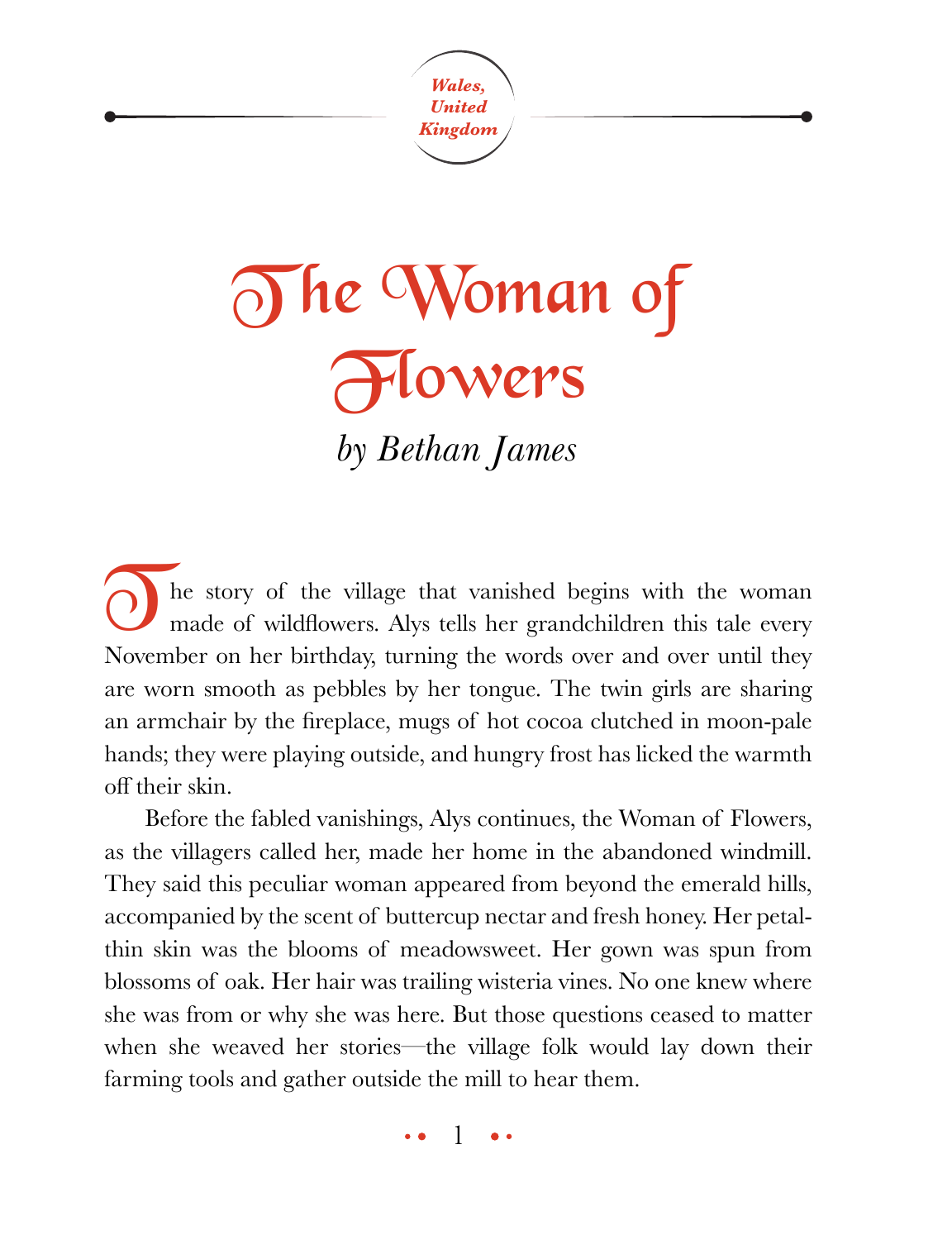Moulding words like clay in the palms of her hands, she enchanted them with tales of forest women who could transform into birds quick as the blink of a star. Of fairy folk no bigger than a thumb who rode cobalt dragonflies like stallions. Of a cave-vast cauldron forged by giants that allowed the dead to rise, so bright when lit that it burned your eyes.

Then the Woman of Flowers would share out wicker baskets loaded with jars of boiled sweets a hundred shades of hummingbird wings, and chocolate bars in burnished bronze wrappers. Children licked tiny fingers clean while parents wiped smudged faces.

There was a quiet girl in the crowd who clung to each word as if it was dipped in sticky honey. One day, the woman asked her for a story. She spoke with quivering lips about the monster that lived under her bed and how she was afraid of the dark. So, the Woman of Flowers made a solemn vow that no villager here would ever fear darkness again.

That night, the little girl was too overjoyed to get a wink of sleep beneath moonbeams like smudged chalk, and she did not enter the land of dreams. When dawn broke, she found her parents were gone. A single tawny feather rested on their pillow. Perhaps it was a jest? She searched the other cottages, she searched the fields, she searched the barn. Deserted. The village was empty. The only place left to check was the mill. She turned the handle. There was nothing inside except a flock of barn owls hooting at her from the rafters…

As her tears fell, the girl noticed the overpowering scent of meadowsweet blooms. She turned. The Woman of Flowers entered the mill.

"What have you done with my parents? They're gone."

The woman placed a buttercup-petal hand on her shoulder, and it melted her worries a little.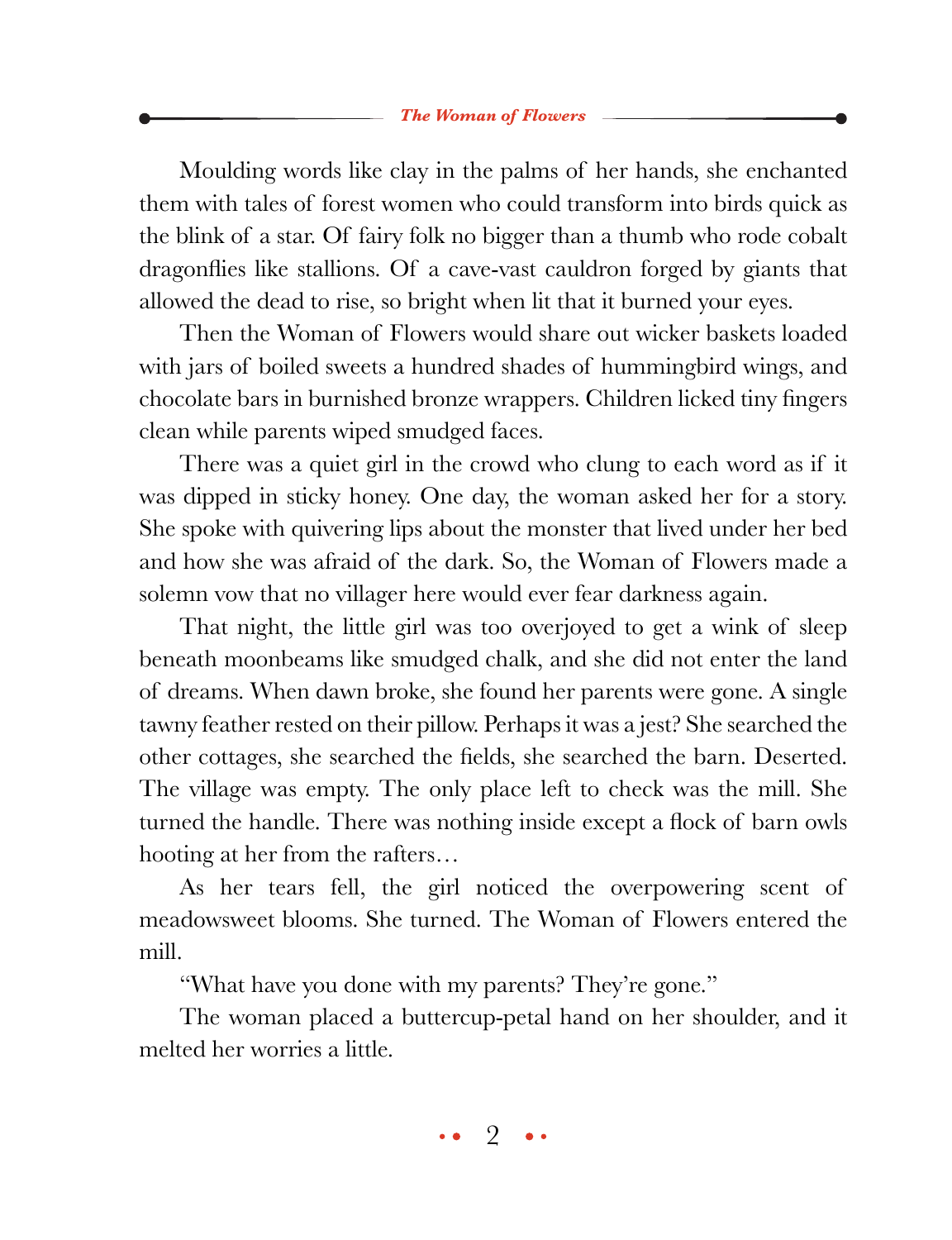